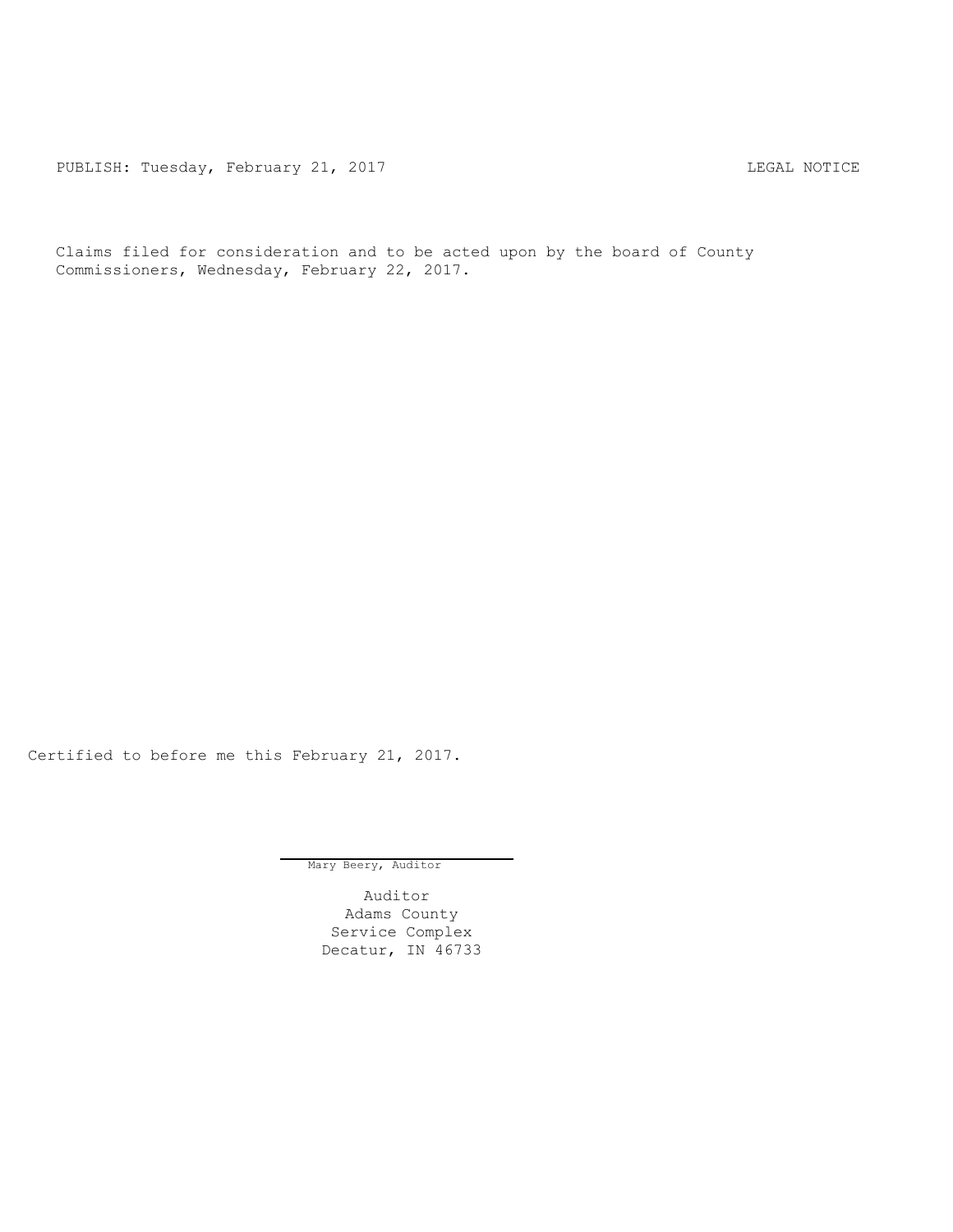

## **Claims Docket for Newspaper Adams County, Indiana**

## For Period: **1/25/2017** to **2/7/2017**

*313 W. Jefferson St. Decatur, IN 46733 (219) 724-2600*

## Date Claims to be Paid: **2/22/2017**

| <b>Vendor</b>                         | <b>Amount</b>     | <b>Vendor</b>                            | <b>Amount</b>   |
|---------------------------------------|-------------------|------------------------------------------|-----------------|
| Adams County 4-H Clubs                | 13,500.00         | Adams Memorial Hospital                  | 6,461.13        |
| Adams County Solid Waste              | 6.01              | Axis Forensic Toxicology                 | 500.00          |
| Appraisal Research Corporation        | 8,747.85          | Arnold Lumber Co., Inc.                  | 128.80          |
| Suburban Propane LP                   | 71.50             | Chet's Pest Control                      | 30.00           |
| Cintas Location #338                  | 54.35             | City Of Decatur                          | 3,453.78        |
| Decatur True Value                    | 22.07             | <b>Complete Printing Service</b>         | 306.00          |
| Computer Systems, Inc.                | 1,600.00          | Dealership Holdings LLC                  | 1,224.02        |
| Decatur Daily Democrat                | 168.62            | <b>Decatur Dental Services</b>           | 364.00          |
| Decatur Postmaster                    | 116.00            | Gordon Food Service                      | 2,848.52        |
| Grimm's Auto                          | 794.36            | Hall Signs                               | 141.60          |
| Kiess Electric                        | 50.00             | Lehman Feed Mill                         | 2,328.00        |
| Mark S. Gresla, MD                    | 480.25            | Monroe Water Department                  | 256.94          |
| Portland Motor Parts, Inc             | 364.21            | Quill Corporation                        | 20.24           |
| Roger Thompson                        | 60.00             | Roto-Rooter                              | 200.00          |
| Selking International                 | 946.27            | Shifferly Dodge                          | 33.20           |
| St. Joseph Health Systems, LLC        | 225.00            | <b>Ideal Office Source</b>               | 84.94           |
| Top Supply Company LLP                | 43.08             | Treasurer of Adams County                | 183.45          |
| Tri-State First Aid                   | 25.40             | Miller, Burry & Brown, P.C.              | 13,592.92       |
| Republic Services #091                | 878.50            | Adams County Automotive Supply, Inc.     | 255.99          |
| Croy Machine & Fabrication, Inc.      | 40.88             | Angie White                              | 32.56           |
| Purdue University                     | 191.84            | Waste Management                         | 779.49          |
| B Secure Alarm Systems, Inc.          | 270.52            | Don Myers Plumbing                       | 298.13          |
| Youth Opportunity Center, Inc         | 5,180.00          | Jackson Oil & Solvents, I                | 1,113.90        |
| Indiana County Auditors' Association  | 712.14            | Indiana Recorders Association            | 250.00          |
| In.Assoc. Of Co.Hwy.Engin             | 150.00            | Zurcher's Best-One Tire & Auto Care, Inc | 373.00          |
| Adams County Clerk                    | 350.00            | Kristina Nichols                         | 20.87           |
| Motorola Solutions, Inc.              | 21,898.80         | Donald Kuhn                              | 148.21          |
| Emil W. Meyer                         | 60.00             | Harvest Land Co-op                       | 21,120.92       |
| Koorsen Fire and Security, Inc.       | 298.78            | Adams County Truck Repair, Inc.          | 225.53          |
| Beth A. Webber                        | 1,438.72          | <b>Fastenal Company</b>                  | 150.98          |
| Thomas R Krueckeberg                  | 202.59            | Adams County Sheriff's Department        | 224.00          |
| <b>ERS Wireless Communications</b>    | 1,620.90          | Adams County 4-H Council                 | 16,200.00       |
| Professional Food Equipment & Service | 145.00            | Connie Ellenberger                       | 108.20          |
| Troyer's Market LLC                   | 2,410.65          | <b>Uricks Trucking</b>                   | 156.00          |
| Barnes & Thornburg                    | 722.00            | Alpine Falls, Inc.                       | 22.97           |
| Forms Management Group, Inc.          | 453.11            | Adams County Land Title                  | 250.00          |
| Extinguisher Co. No. 1                | 615.69            | <b>Stationair's Express</b>              | 723.90          |
| SunGard Public Secctor                | 3,495.00          | Habegger's Ace Lumber #4488              | 16.99           |
| Schwartz Steel LLC                    | 105.25            | John August                              | 60.26           |
| FlexPAC                               | 1,520.33          | Robert E. Rhoades                        | 60.00           |
| Commonwealth Engineers, Inc.          |                   | Decatur Ace Hardware                     |                 |
|                                       | 5,058.06<br>55.00 |                                          | 262.13<br>90.29 |
| Timothy L. Barkey<br>William Grimm    |                   | O'Reilly Auto Parts                      |                 |
|                                       | 36.96             | Corrisoft                                | 433.25          |
| Central Customer Charges              | 121.34            | Adams County Community Corrections       | 5,564.00        |
| 3M Electronic Monitoring              | 14,180.55         | Sharp School Services                    | 1,245.00        |
| Indigital Telecom                     | 4,312.87          | Travelers                                | 2,202.20        |
| <b>Advance Auto Parts</b>             | 12.39             | Kent Lehman                              | 60.00           |
| Pitney Bowes, Inc.                    | 492.98            | Frontier                                 | 147.03          |